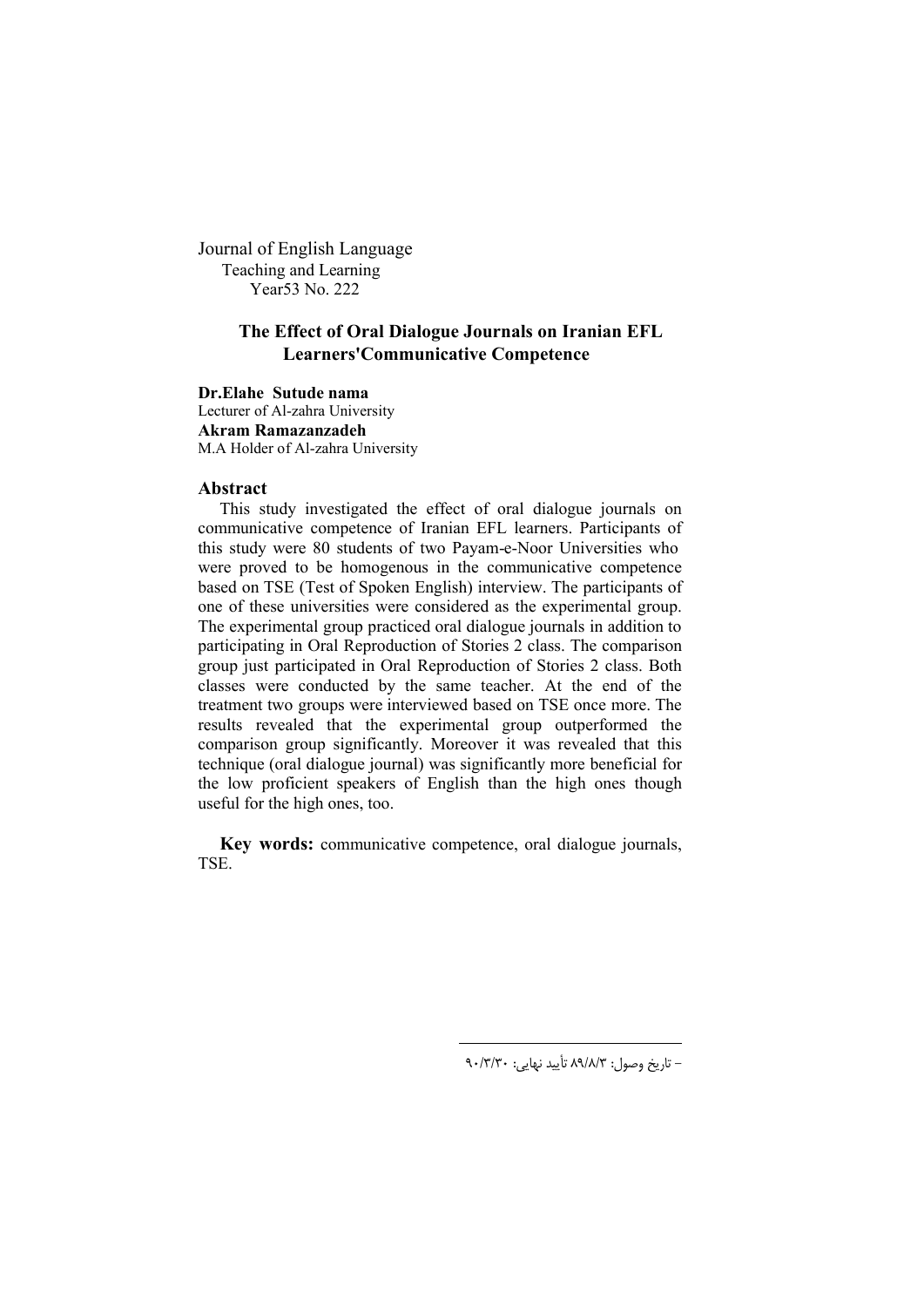# **1. Introduction**

Communicative approach is one answer to the deficiencies of many previous methods of teaching that just focused on language usage without paying attention to using language. Communicative competence is a term which refers to a learner's ability in using grammatical rules, forming correct utterances, and knowing how to use these utterances appropriately (Hymes, 1971). It can be explained that communicative competence is the ability of learners of a foreign language in using the form and the meaning of the language. After the influence of communicative language teaching in teaching atmosphere, many different techniques have been used in order to provide communication in classes. In this research, oral dialogue journals are used to create interaction.

Oral dialogue journals are one kind of dialogue journals recorded on tape. According to Peyton (1993), dialogue journals are conversations between a student and a teacher over a specific period of time. He explains that "dialogue journals not only open a new channel of communication but also provide context for language development" (p.1). Through practicing dialogue journals, learners of a foreign language can find opportunity for using the language appropriately to express meaning and for being corrected without being evaluated.

# **2. Theoretical Framework**

Social constructivist theory encourages students to make more active and participatory roles in the classrooms. As Vygotsky (1978) explains, learning is a social activity and learners are creators of their knowledge. Social constructivist theory emphasizes that students learn by creating new meanings. The aim of this theory is providing conversation that relates to personal meaning. In using dialogue journals, it is possible for learners to have a more active role in learning and to express their personal meaning. Social constructivism views each learner as a unique individual with unique needs and backgrounds. Wertsch (1997) explains that social constructivism considers the learner unique and complex and as an integral part of the learning process. This complexity and uniqueness is respected in using dialogue journals.

Although research has been done about using written form of dialogue journals, oral dialogue journals have not been used. Through oral dialogue journals, students freely express their ideas on the tape and record it and receive comments from their teacher on the same tape as the feedback. The aim of using this technique is conveying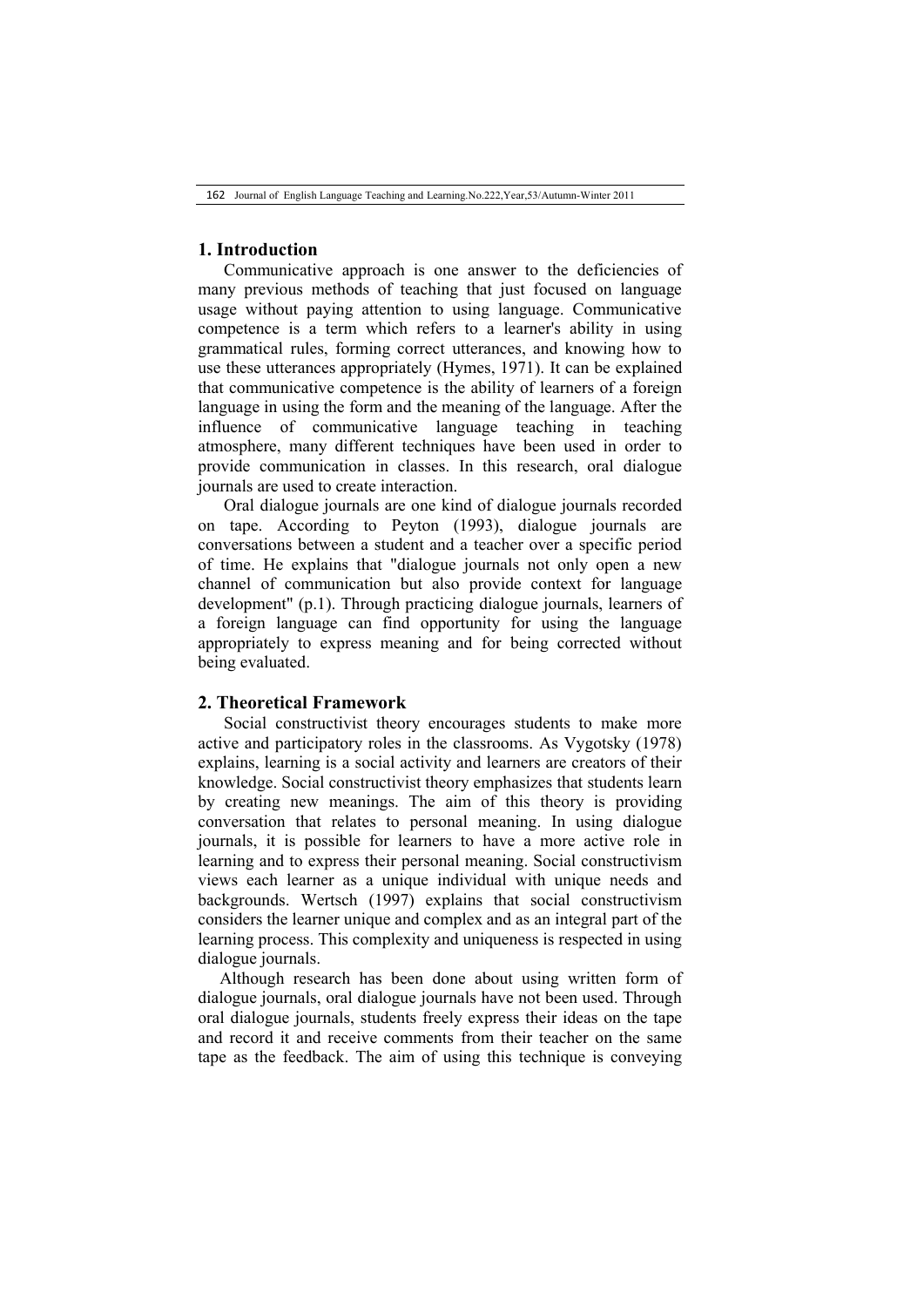purposes and communication without being worried about evaluation. The results of this work showed a positive relation between practicing oral dialogue journals and speaking of the EFL students. The present study tries to check the use of this technique posed by McGrath (1992) not used before in Iran (as far as the knowledge of the researcher is concerned) to develop Iranian English major students' communicative competence.

Audio-taped journals have not been widely used, but are recognized in recent years (Gough and Wedum, 2000). As Ho (2003) has explained "audio-taped dialogue journal is a variation of the written dialogue journal" (p. 269). Audio-taped dialogue journals are journals recorded on the tape. One type of the audio-taped journals is oral dialogue journals. According to McGrath (1992) the oral dialogue journals are journals that emphasize on students discovering their identity. The students who use the oral dialogue journals discuss on a specific topic through which they can express their own views and insights freely (Henry, 1989). Oral dialogue journals can lead to interaction between the students and the teacher. Every speech recorded by the students can be listened and answered by the teacher. The teacher listens to every student's entry and in this way focuses on every student's individuality. The teacher becomes familiar with the students' problems in using language and corrects their errors through her answer in an indirect way.

As Brown (2000) has emphasized, through oral dialogue journal, the students can express themselves orally, can convey their real concerns and thought, and can produce speaking. Oral dialogue journals provide this opportunity for the students to have individual conversation. In this way, the students become more aware of their voices in the second language. Henry (1996) said that the learners through oral dialogue journals practice speaking in their privacy and at their home. He adds that students through dialogue journals focus on "pronunciation, communicating personal needs, introducing elements of their personal lives, overcoming oral communication problems, grammar, vocabulary, and self-evaluation"(p.15).

Through using oral journals, the students are motivated and encouraged to listen to their teacher's answer and comments because they feel that they are discovered and because their individuality is respected. Ho (2003) explained that through audio-taped dialogue journals, the teacher could be aware of his students' learning goals, language level, motivation, needs and problems. He said that the teacher through journals can find opportunity to know his students'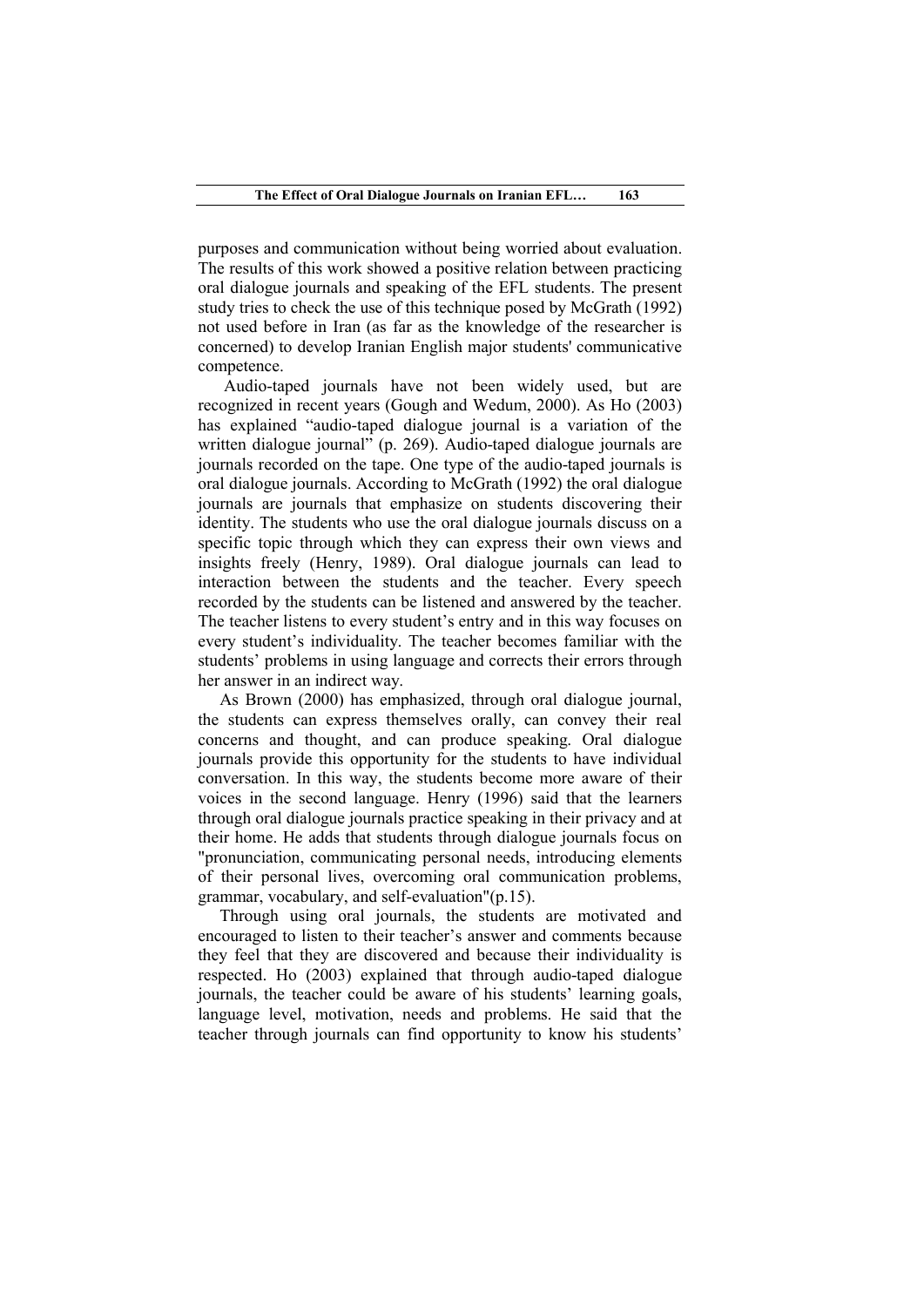personal concerns, opinions, and experiences. The teacher and the students use their language to communicate.

Communication is a mutual interaction for exchanging meaning in spite of differences in participants' views and is interaction for conveying ideas, new information, and feelings. Over the last several decades communicative language teaching (CLT) has been used as a method focusing on communication. It was an approach that gave an important place to the use of language and criticized many previous methods that just focused on the usage of the language without making the learners able to use the language to accomplish their own functions and purposes. As Hymes (1972) explained this approach aimed for learners' linguistic fluency not just accuracy in real life communication and focused on the students' ability in creating their language in communication. In Communicative language teaching on communicative competence was emphasized.

Many linguists have defined communicative competence. One of the most influential definitions was provided by Michael Canale and Merill Swain (1980). They explain that communicative competence is composed of grammatical competence, sociolinguistic competence, and communication strategies or strategic competence. According to them, grammatical competence involves knowledge of the lexical items and rules of morphology, syntax, sentence grammar, semantics, and phonology. They explain that sociolinguistic competence consists of social rules of use and rules of discourse that are crucial to interpreting utterances for social meaning particularly when there is not a direct relation between the literal meaning of an utterance and the speaker's intention. Strategic competence consists of verbal and non-verbal strategies of communication that are used to compensate for communication breakdown. These three competences are essential aspects of the language use that the lack of each of them will lead to breakdown in expressing meaning and communication.

Savignon (2001) defines the four grammatical, discourse, sociolinguistic, and compensatory components for communicative competence as follows: Grammatical competence is the knowledge of vocabulary, grammar, and phonology. Sociolinguistic competence requires an understanding of the social context in which language is used that involves the "role of the participants, the information they share, and function of interaction"(p.35). Discourse competence is going beyond the sentence level and is the ability in connecting sentences. Strategic competence "is the strategies that one uses to compensate for imperfect knowledge of rules - or other factors that are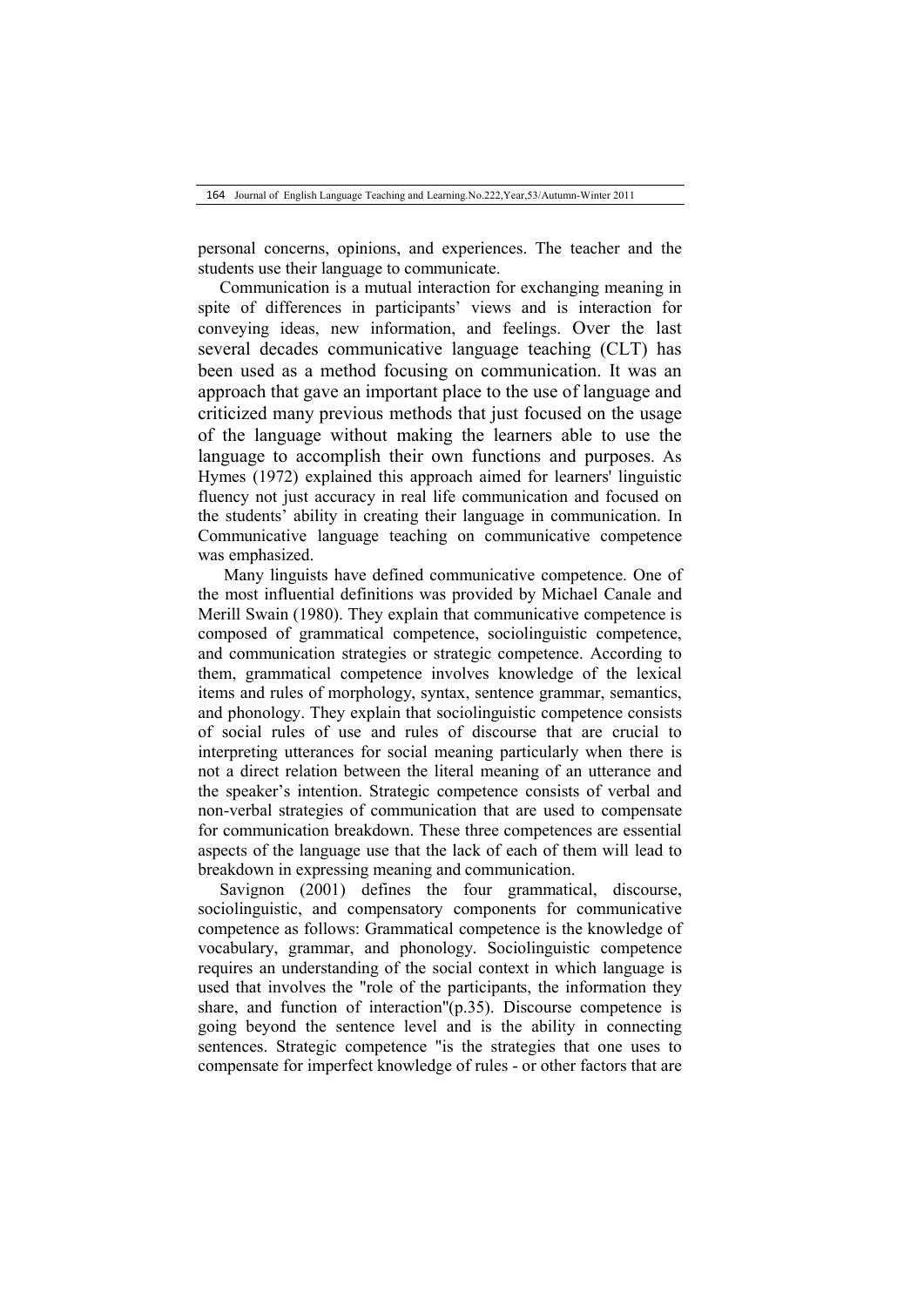obstacle for interaction such as fatigue, distraction, and inattention"( p. 35).

We use language in order to express our purposes that according to Brown (2000) are the realization of four components of communicative competence. Bachman (1990) considered this communicative competence as manipulating the functions of the language for instance requesting or giving opinion.

The deficiency of communicative competence in English in communities where English is studied as a foreign language is the result of the lack of interpersonal interaction in English as a foreign language (EFL) learning context because in these settings English is not used as a means of communication and as a tool for receiving and sending meaning. Oral dialogue journals by their interactive nature help teachers to open a channel of communication with individual students and can be used for working on accuracy and fluency. These journals can be used for sharing ideas or asking questions about how to use the language, to interact and to communicate competently. In fact dialogue journals give the learners this opportunity to use the language in learning atmosphere and in the classes of teaching English as a foreign language, which many students are deprived from. The motivation behind this study is to see if this technique can be of any help to Iranian English major students in general and Payem-e- Noor students who usually have shorter period classes than usual state university ones. In this study the following research questions are investigated:

1) Is there any significant difference between communicative competence of the students who use oral dialogue journals and those who do not?

2) Is there any significant difference in the communicative competence of high and low speaking proficiency learners who have used oral dialogue journals?

# **3. Method**

### **Participants**

Participants of this study were 80 students of two Payam-e-Noor universities in Mazandaran who had the course of *Oral Reproduction of Stories 2*. Students of one university were chosen as the experimental group and students of another university were chosen as the comparison group. Both groups had 10 sessions during the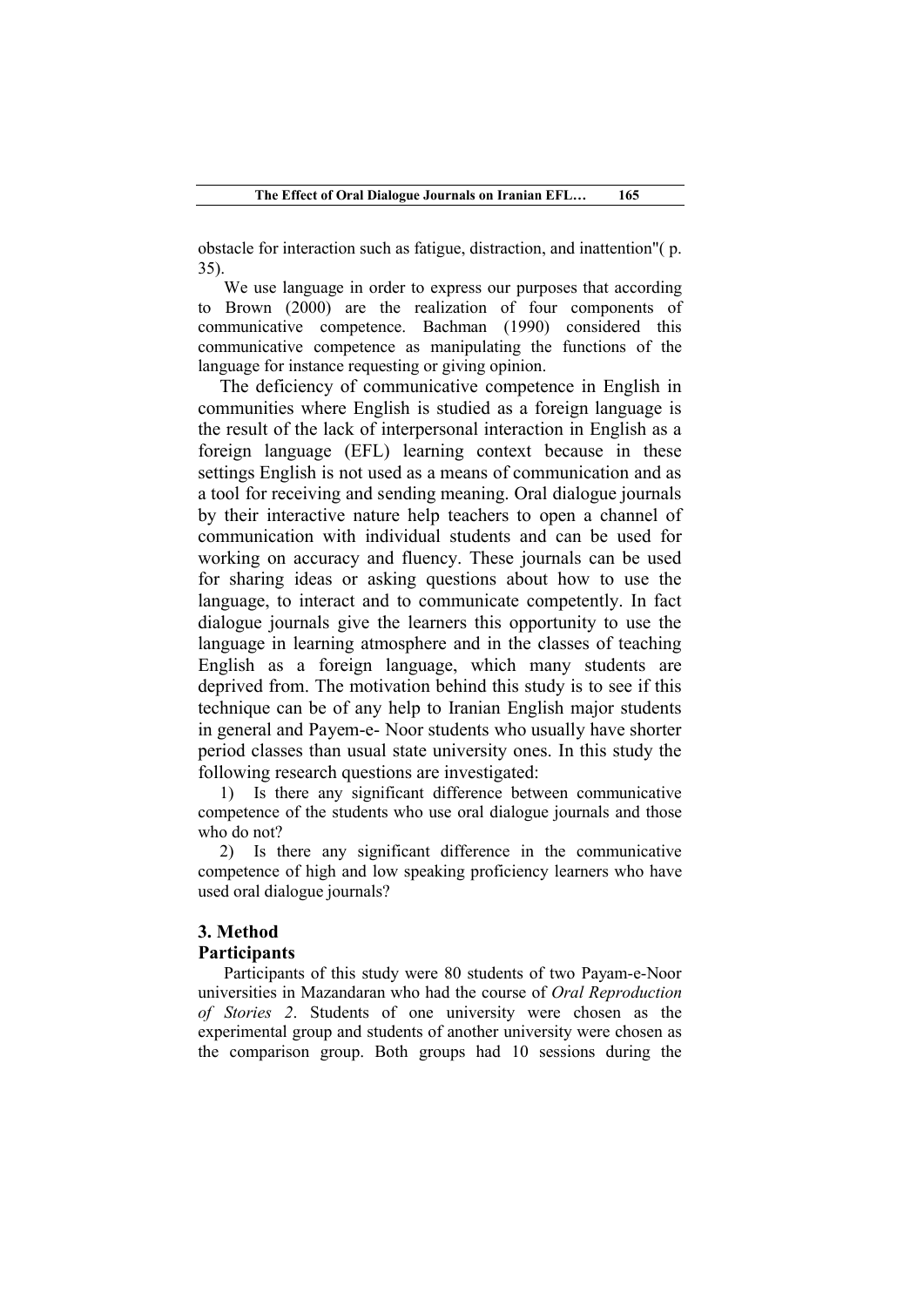166 Journal of English Language Teaching and Learning.No.222,Year,53/Autumn-Winter 2011

semester. The first group included 11 males and 29 females. The second group included 16 males and 24 females. Both groups benefited the presence of the same teacher. Students of both groups were young between the ages of 20 and 25. To have homogeneous participants in communicative competence, the first interview based on TSE tasks was used for both the comparison and the experimental groups. An independent samples t- test (table C, appendix B) showed that there was no significant difference between the means. Then, the students of the experimental group were classified into high and low speaking proficiency groups based on their scores in the first interview. In fact, those whose scores were between 0.5 and 2 standard deviation above the mean were considered as the high proficient speakers and those with scores of 0.5 and 2 standard deviation below the mean were considered as the low proficient speakers. In brief 40 participants were included in the experimental group and 40 in the comparison one and based on the above mentioned criterion, form the 40 in the experimental group, 13 were considered as high and 12 as low proficient speakers.

### **Instrumentation**

In this research, students of the experimental group had to record their questions, comments, and ideas for 5 to 10 minutes on a subject that they had chosen for every session. Besides, two oral interviews based on the tasks of TSE were used. The first one was used before the experiment and the second one was used at the end of the 12 sessions. The test administrator (the researcher) and one university professor (the teacher of the *Oral Reproduction of Stories 2* class) were present at the time of the two interviews.

The questions of both of the interviews were based on the tasks of TSE produced by Educational Testing Service, Printon, NJ (2001). The primary purpose of this test is to measure the ability of nonnative speakers of English to communicate orally. According to Brown (2003), TSE only shows non -native speakers' ability to communicate in foreign languages.

The validation of the TSE test was supported by research that indicated the relationship between the TSE comprehensibility scores and FSI(Foreign Service Institute) oral proficiency levels, the intercorrelations among the four TSE scores, and the correlation of university instructors' TSE scores with student assessments of the instructors' language skills(Clark and Swinton, 1980). According to Educational Testing Service (2001), The TSE test was delivered in a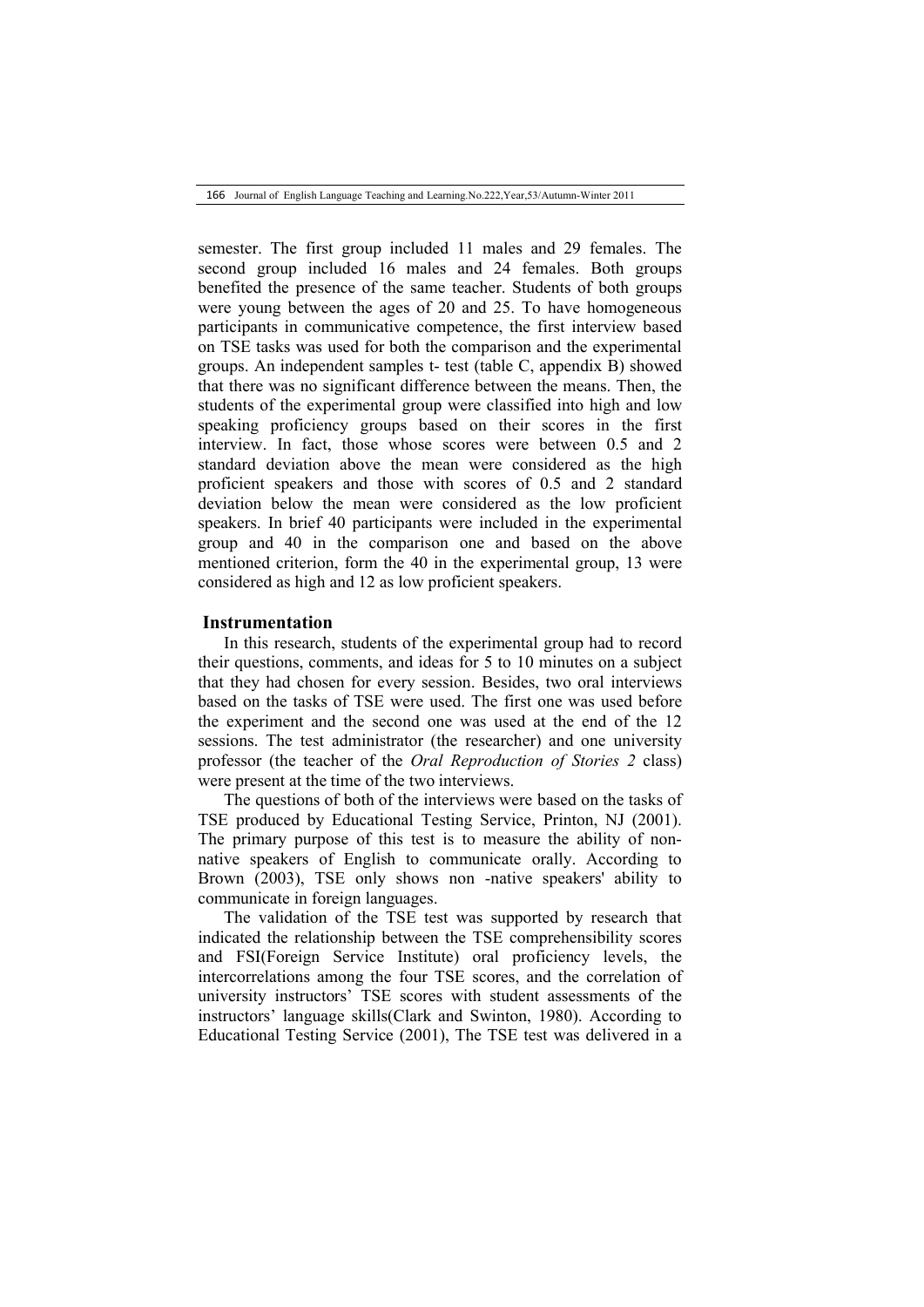format, which maintained reliability and validity while controlling for the variables associated with direct interviewing.

TSE tasks:

They include 11 different kinds of task

1) Describe something physical

2) Narrate from presented material(The student should look at the material presented by the interviewer such as a picture and tell the interviewer the story that the picture shows)

3) Summarize information of the speaker's own choice(The student should give his information about a subject of his own choice briefly)

4) Give directions based on visual materials(The student is given a map and should give directions from one place to another place)

5) Give instructions (The student should give instruction for specific case such as how to be a good teacher or to be a good person)

6) Give an opinion(The student is asked to give an opinion about specific subjects such as watching movie)

7) Support an opinion (The student should support his opinion. For example, if the students is fond of watching movies, he should explain why)

8) Compare/Contrast(The student should compare or contrast two views or two things)

9) Hypothesize (The student should hypothesize about something such as future action)

10) Function interactively (The interviewer wanted the student to imagine

something, for example to imagine that he is a teacher talking with other

teachers about one student who had problems in learning. The interviewer

asked the student to talk as if he is talking to a group of teachers)

11) Define (The student should define a term for the interviewer. For

example, the interviewer asked the student to define a term used frequently in his field of the study) (Brown, 2003).

These eleven tasks on the TSE are designed to elicit oral production in various discourse and pragmatic contexts. They include different functions of language. Performing every task by the students means manipulating a function that is accomplishing a purpose, e.g. contrasting, describing and so on. According to Brown (2000) manipulating function is the realization of four components of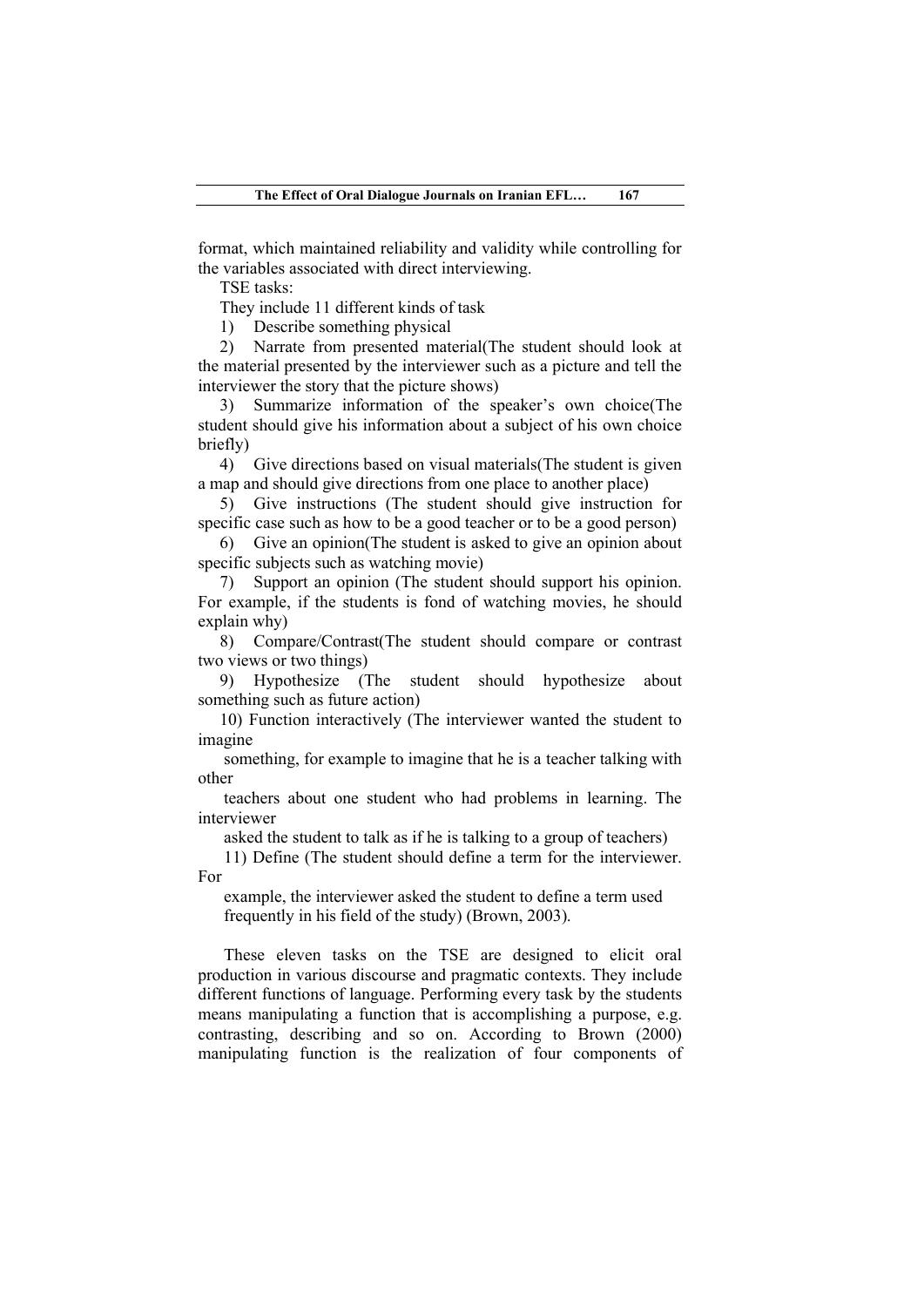communicative competence. In fact, every task checks all four components of communicative competence.

All participants had to answer the eleven questions based on the eleven tasks twice, once before the treatment for the first interview and once after the treatment. So the eleven classifications of tasks were the same, but in the two interviews, two different questions were asked for each task. For example, for the first interview, the participants were given a map of a town. They had to give direction from one specific place to another place. For the second interview, the participants were given a map of a university. This time, too, students had to give direction from one place to another place.

Each test taker was given a score ranging from 20 to 60 (TSE scoring category given in appendix A). This scoring taxonomy implied a number of abilities that as Brown (2003) had said, comprised effective communication. Students' scores were based on their ability in:

1) Using correct grammar, vocabulary, and pronunciation (Grammatical competence).

2) Using cohesive devices: The student's ability to use conjunctions and other cohesive devices (Discourse competence).

3) Using compensatory strategies: The students' ability to use repetition or to clarify his meaning when he lacked linguistic competence (Strategic competence). 4) Understanding situation and audience: Student's ability to understand different contexts of different questions and his ability in using appropriate form of the language i.e. the student's ability to express his ideas more informally or more formally according to context. For example, was the student able to understand the difference between the words daddy and father? Was the student able to understand the difference between starting his question by "would you mind" or by another form of the language? (Sociolinguistic competence)

Two scorers, one university professor (the teacher of the *Oral Reproduction of Stories 2*

classes) and the researcher were present at the time of the interviews and scored the participants.

students who were interviewed.

# **Procedure**

After the first interview based on TSE (Test of Spoken English) to make sure of their homogeneity, the students of the experimental group were classified into two subgroups. The students whose scores were between 0.5 and 2 standard deviation above the mean were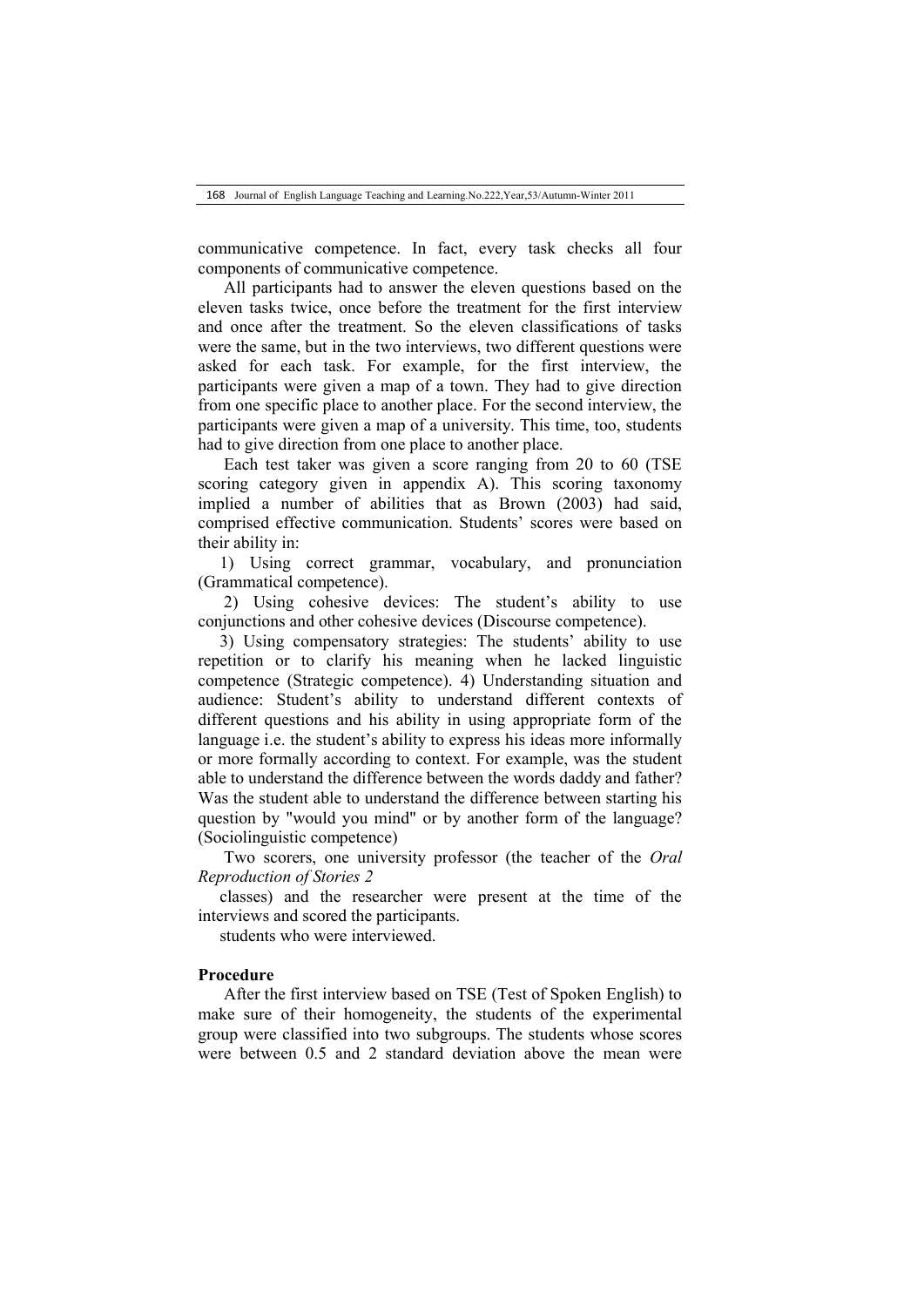selected as high proficient speakers and those with scores between 0.5 and 2 standard deviation below the mean were selected as the low proficient ones. Students of both of the comparison and the experimental groups had the course of *Oral Reproduction of Stories 2* class but the students of the experimental group had to practice oral dialogue journals in addition to the normal curriculum. Through practicing oral dialogue journals, the students of the experimental group had to record their questions, comments, and ideas on tape in length of 5 to 10 minutes at home on a subject that they themselves had chosen for every session and the researcher gave comments on what they had said, asked some questions either to provoke more thinking or clarify what was not clear, and also used correct form of the students' errors in her response. At the end of the semester, all participants were interviewed again. Both interviews were based on TSE tasks and were scored based on TSE scoring guide (see appendix A). The eleven classifications of tasks were the same, but in the two interviews, two different questions were asked for each task. Two scorers, one university professor (the teacher of the *Oral Reproduction of Stories 2* classes) in addition to the researcher were present at the time of the interviews and gave scores to the students who were interviewed to make scoring more reliable. Limit of agreement between the two raters was measured. Limit of agreement was near the zero and showed that scoring was reliable.

As it has been explained the aim of TSE is measuring communicative competence of non-native learners of a foreign language. In this research, the professor of the class of the *Oral Reproduction of Stories 2* and the researcher were non-native as well as the learners. Thus, none of the participants received score 60 in four components of communicative competence and the scoring was somewhat moderated and the highest score given to the learners was 50.

## **4. The Study**

## **4.1. Numerical Analysis**

In order to check the normality of distribution, one sample Kolmogrov-Smirnov test for both groups were conducted. Tables A and B (See appendix B) show the normality of the distribution of the comparison and the experimental group respectively. Also an independent samples t-test (table C) was conducted to check the homogeneity of the two groups before the treatment (see appendix B).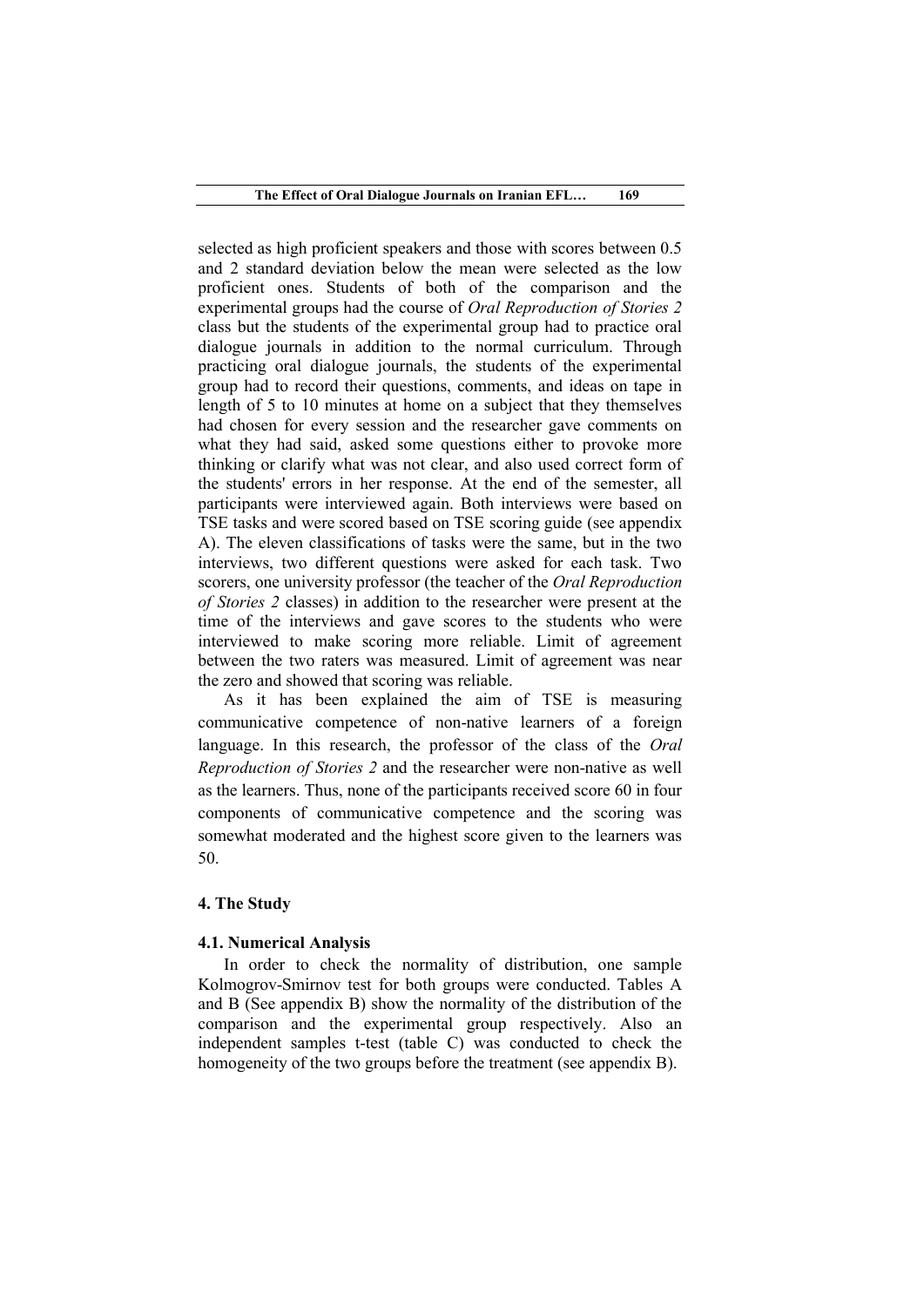As shown in table C, the Levene's test was not significant, so the groups' equal variance was confirmed. Based on the results there was not any significant difference  $(t_{(78)} = .207, p = .836)$  between the mean of the experimental and the comparison groups on their communicative competence before practicing oral dialogue journals. In other words, the students of the comparison and the experimental groups had fairly equivalent communicative competence at the first interview.

In order to answer the first research question, an independent samples t-test was conducted between the gain scores of the experimental and the comparison groups. Table 1 provides the descriptive statistics.

**Table 1**. Descriptive statistics of TSE gain scores of the experimental and comparison group

| group            |    | Mean   | <b>Std. Deviation</b> | <b>Std.</b> Error Mean |
|------------------|----|--------|-----------------------|------------------------|
| experimental 140 |    | 10.388 | 11.150                | 1.7630                 |
| comparison       | 40 | 5.900  | 5.446                 | .8611                  |

As the table indicates, the experimental group outperformed the comparison one. Table 2 shows the t- test results.

**Table 2**. Independent sample t-test for TSE gain score of experimental and comparison group

|                                                  | Levene's                     | test |       | T test for equality of means |                      |                    |                         |                               |                         |
|--------------------------------------------------|------------------------------|------|-------|------------------------------|----------------------|--------------------|-------------------------|-------------------------------|-------------------------|
|                                                  | for equality of<br>variances |      |       |                              |                      |                    |                         |                               |                         |
|                                                  | F                            | Sig  | T     | df                           | Sig.<br>$(2-tailed)$ | Mean<br>Difference | Std.error<br>Difference | 95%<br>interval<br>difference | confidence<br>of<br>the |
|                                                  |                              |      |       |                              |                      |                    |                         | Lower                         | Upper                   |
| Score<br>Equal<br>variances                      | 2.264                        | .136 | 6.138 | 78                           | .000                 | 4.488              | .731                    | 3.032                         | 5.943                   |
| assumed,<br>equal<br>variances<br>not<br>assumed |                              |      | 6.138 | 46.814                       | .000                 | 4.488              | .731                    | 3.017                         | 5.958                   |

As the results show, the Levene's test was not significant, so the two groups' equal variances was confirmed. The results of the t-tests show that the mean and in fact communicative competence of the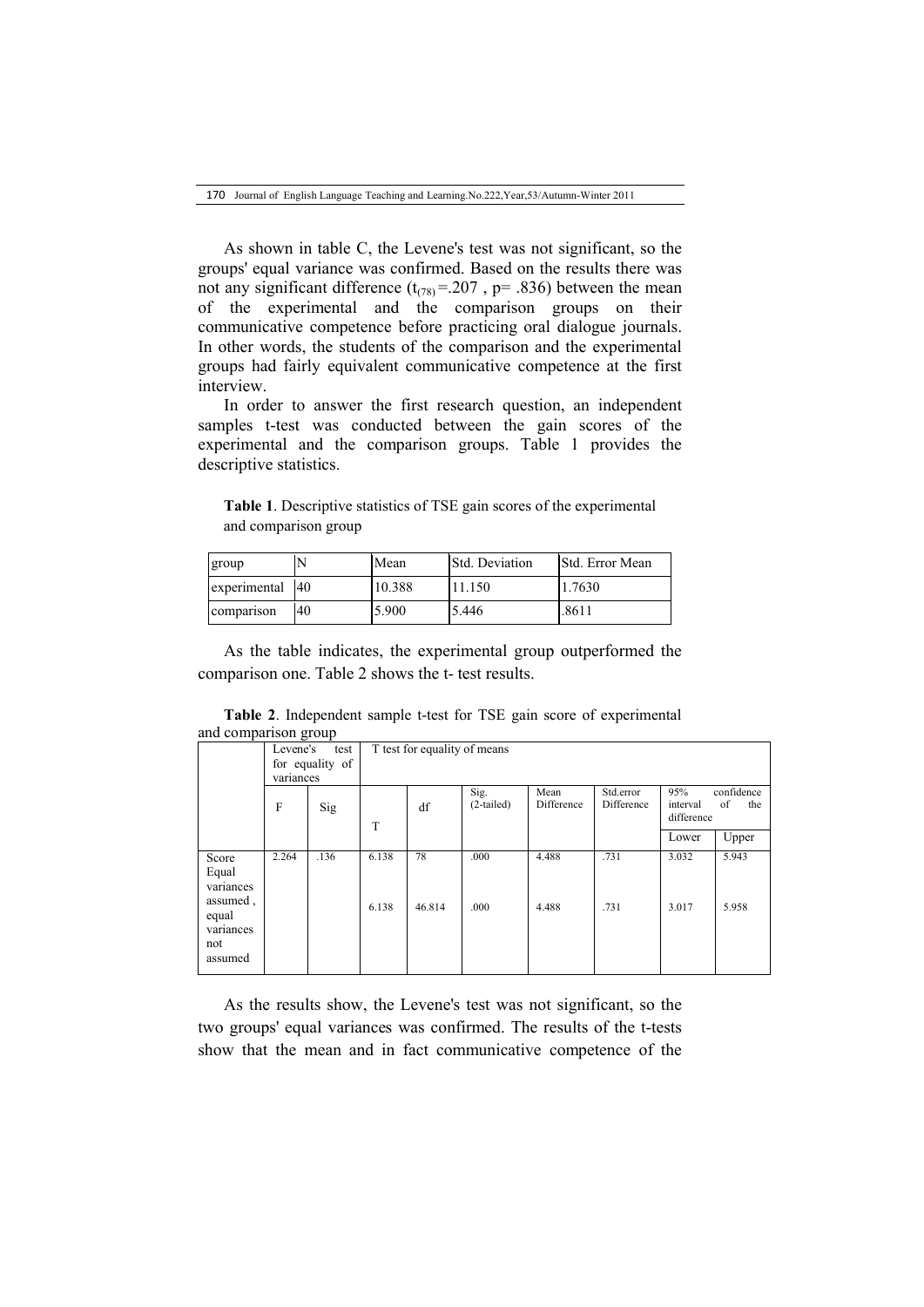experimental group after using oral dialogue journals is significantly higher than the comparison group (t  $_{(78)}$ = 6.138, p < .05). In fact, the results showed that there is a positive relation between practicing oral dialogue journals and communicative competence of EFL learners.

In order to answer the second research question, i.e. to see if the difference between the high and low proficient learners after the practice of oral dialogue journal is meaningful, due to the low number of the participants, a non-parametric independent samples t-test, i.e., a Mann- Whitney U,was conducted. Table 3 shows the ranks of the two groups for the gain scores.

| group |    | Mean Rank | Sum of Ranks |
|-------|----|-----------|--------------|
| low   | 12 | 18.3      | 220.00       |
| high  | 13 | 8.08      | 105.00       |
| Total | 25 |           |              |

**Table 3**. Ranks of the high and low proficient speakers

.

In the following table the degree of difference is investigated.

**Table 4.** Mann- Whitney U for the gain scores of high and low proficient speakers.

|                                  | Gain score        |
|----------------------------------|-------------------|
| Mann-Whitney U                   | 14.000            |
| Wilcoxon W                       | 105.500           |
| Z                                | $-3.525$          |
| Asymp. Sig. (2-tailed)           | .000              |
| Exact Sig. $[2*(1-tailed Sig.)]$ | .000 <sup>a</sup> |

Table 4 demonstrates that this difference is significant  $(Z = -3.525$ , p< .05). In other words the low proficient groups made more benefit of this oral dialogue journal. Though it was not the question of this study, to see if it was useful for the high group as well, a nonparametric matched t-test, i.e., Wilcoxon W test, was conducted. It was to check the difference in the pre and post test of the high group. Table 5 shows the descriptive statistics of the pre to post test changes in the high proficient speakers.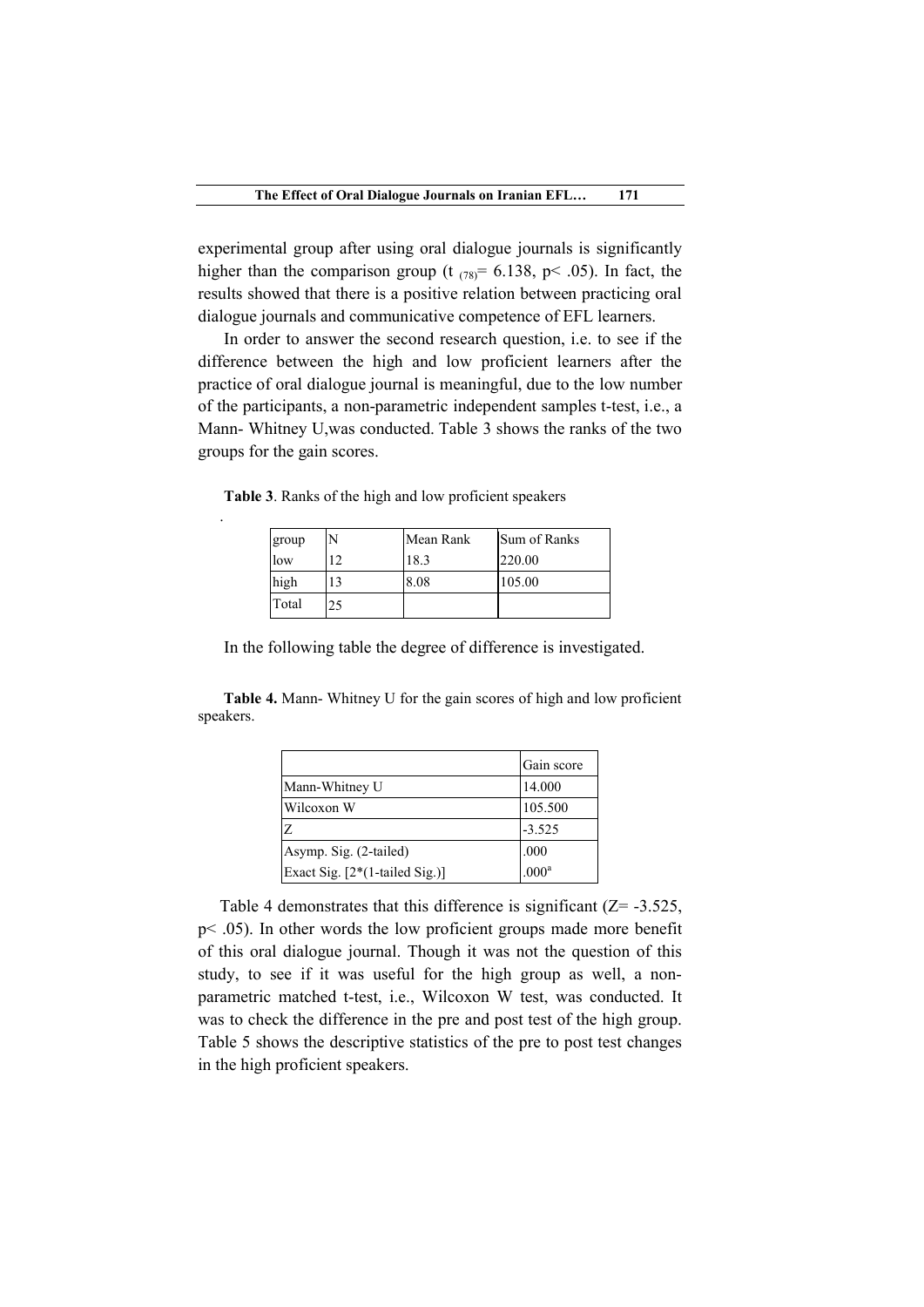**Table 5**. Descriptive Statistics of pre-test and post- test scores of students with high

|             |         |    | Std.      |
|-------------|---------|----|-----------|
| Group       | Mean    | N  | Deviation |
| pre - test  | 44.238  | 13 | 3.59175   |
| post - test | 46.2308 | 13 | 3.88166   |

level of proficiency in the experimental group

As it is revealed, the mean of this group after the treatment is higher than before it but as table 6 shows, this difference is not significant ( Z=-1439, p= .109).

**Table 6.** Wilcoxon W for the high proficient speakers before and after the oral dialogue journals



So it can be concluded that in fact the communicative competence of both students with high and low levels of speaking proficiency after the treatment was higher than before practicing oral dialogue journals. But based on the results, the effect of oral dialogue journals on the low level proficient speakers was significantly more than that of the high proficient ones.

### *4.2. Non-numerical Analysis*

To provide a better picture of the differences mentioned in the tables before and after the treatment, some of the participants' sentences transcribed from the tapes related to four high and four low proficient speakers are provided below. Number one is related to the first entry of the student and number two is related to the last entry of the same student.

# **Low proficient speakers**

### *Student 1*

1) I want talk about law of attraction. Law of attraction says we reach everything want, for example, money, happy, have relation with others. I accept this law of attraction.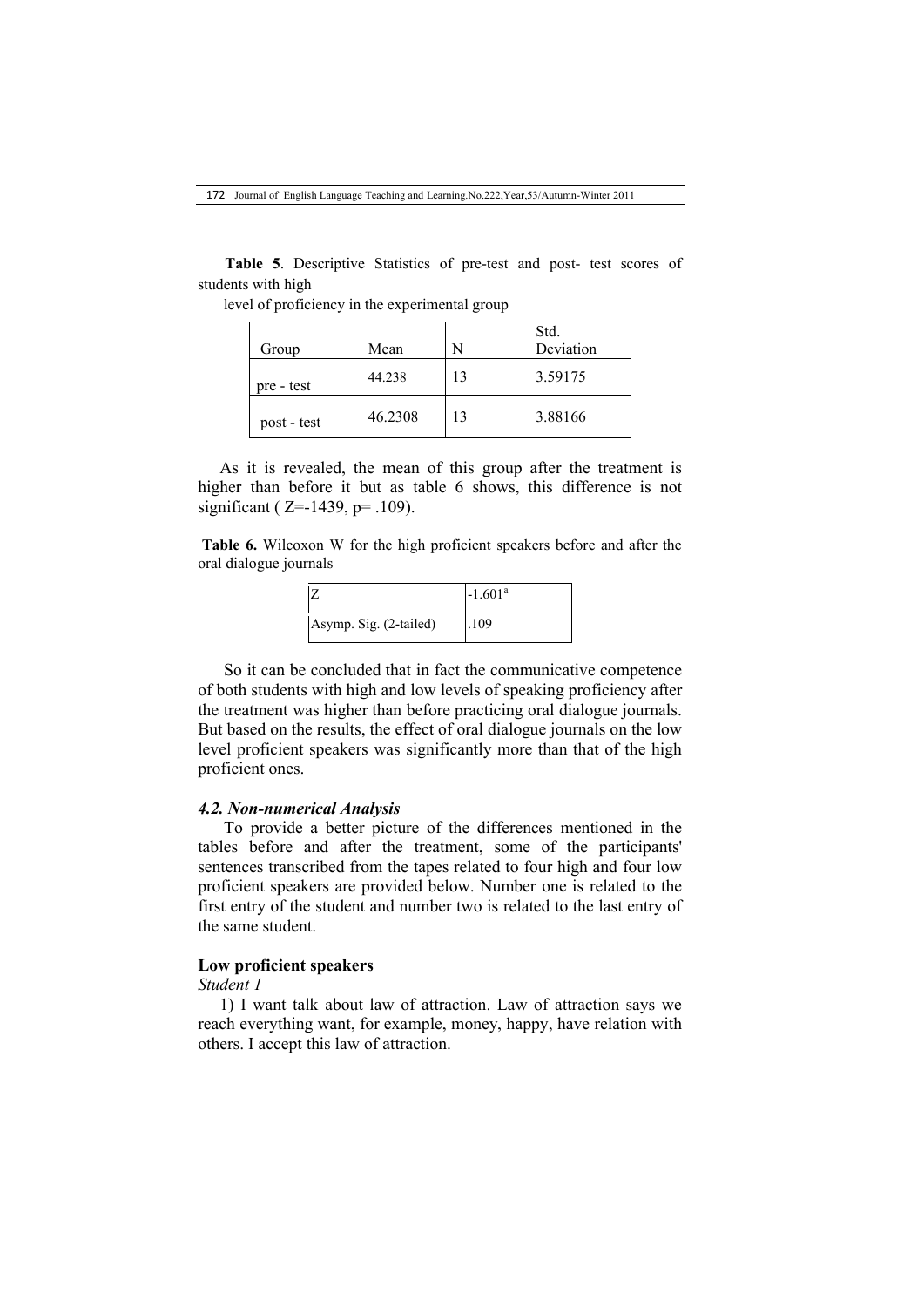2) Thought and motivations make actions. There are two kinds of positive thought and negative one. If you think positive, the environment will be positive for you. The world is not only things that we obviously see, in fact; there is a world inside us. The world inside us makes the world that is around us.

### *Student 2*

1) I don't have such experience in my life but I have seen people that they have worked very hard in your life and have reached in your wills

2) I want to talk about hope. We can want everything from God and if we trust God, we can have everything that is good. Sometimes we want a thing and do try for it but our effort is aimless. Perhaps God knows the truth what we don't know and are not aware about.

#### *Student3*

1) My name is------. I am studying English

2) It is very important for human to help each other because they need to to live together. When a man help another, he or she feels very good his inside and enjoys it. Of course some people don't like to help. I think helping is a holy work. As a young person I like to help everyone that needs my help. It is important for me to get rid someone that need any help.

#### *Student 4*

1) I watch the film of troy. The man was strong. The film was wonderful.

2) At the writing class, one student asked the teacher teach us to write better. The teacher answered: there is not enough time. I do not accept his answer because many times at the class we have no work to do. I think nobody pay attention for us.

# **High proficient speakers**

*Student 1*

1) Justice is a word I never believe in. I like speak about it. Why there is inequality in this world and some are more comfortable than others. I can ask this question from you? How we can reach equality? How we can reach justice?

It is possible or not? It is real or not?

2) Secret is one wonderful film. Prosperity is all people's right. This film answers the question: how can I have a better life full of happiness and success. I enjoy seeing this film. It was like reading a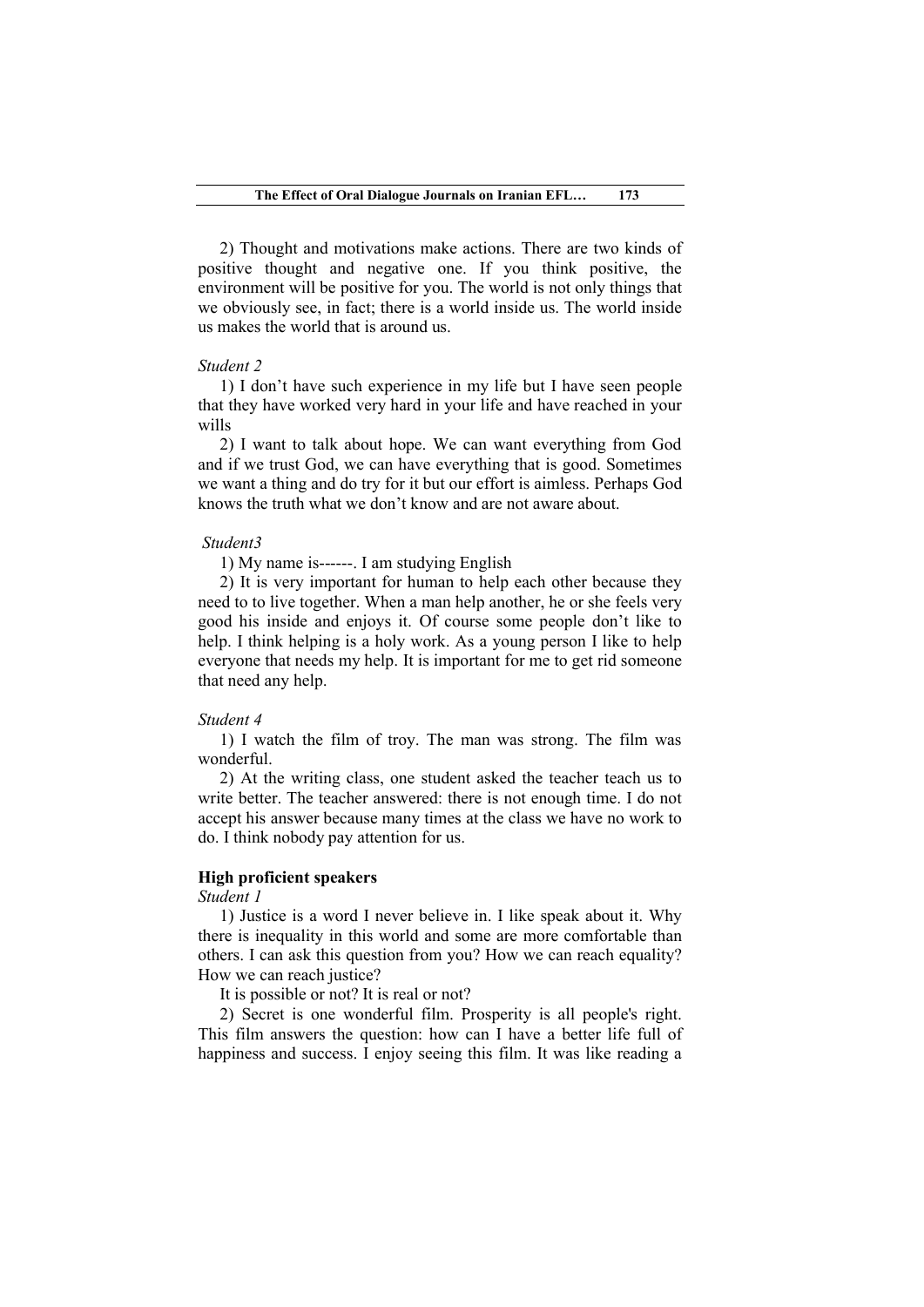174 Journal of English Language Teaching and Learning.No.222,Year,53/Autumn-Winter 2011

book. This film gives all people the hope for having a better life and future. We ourselves make our destiny by our mind and actions.

#### *Student 2*

1) Painting is my favorite hobby. I don't know how it can explained, I mean how can I explain it. I like it so much. Painting nature, trees, people who we watch and are around us. It is so fantastic. You paint life and people who live.

2) Your research is about interaction. Students many times have difficulties in speaking. I think it is because they are afraid to be known or to be laughed at. When we want to speak we should have something in our mind and then we should read more and more to have many vocabularies and topics in mind. I think those who are better reader, are better speaker. Reading books, listening to stories and seeing carefully can give us vocabularies.

### *Student 3*

1) I am fond to poetries. I have written many poems about many things. I can show them to you. But my family criticizes me. I am interested to write. My classmates and my friend encourage me and I am happy to having such friends.

2) The story of bet was wonderful. This story emphasized how life is important under every circumstance. I believe in hope. Just believing in god and being positive can lead to being a successful person. To make a happy life, we should try and forget about bad events.

### *Student 4*

1) I do not need this practice

2) I like to become a director to turn my dreams into reality. Although nobody believe in me and many times people laugh at me, but I wanted to be brave but sometimes I got disappointed. How can I overcome this sense?

As transcriptions of the students' last entries compared to their first entries show, students were able to communicate their meaning. In fact, transcriptions show that students were more motivated to use the language in order to express what they had in their mind and in order to interact.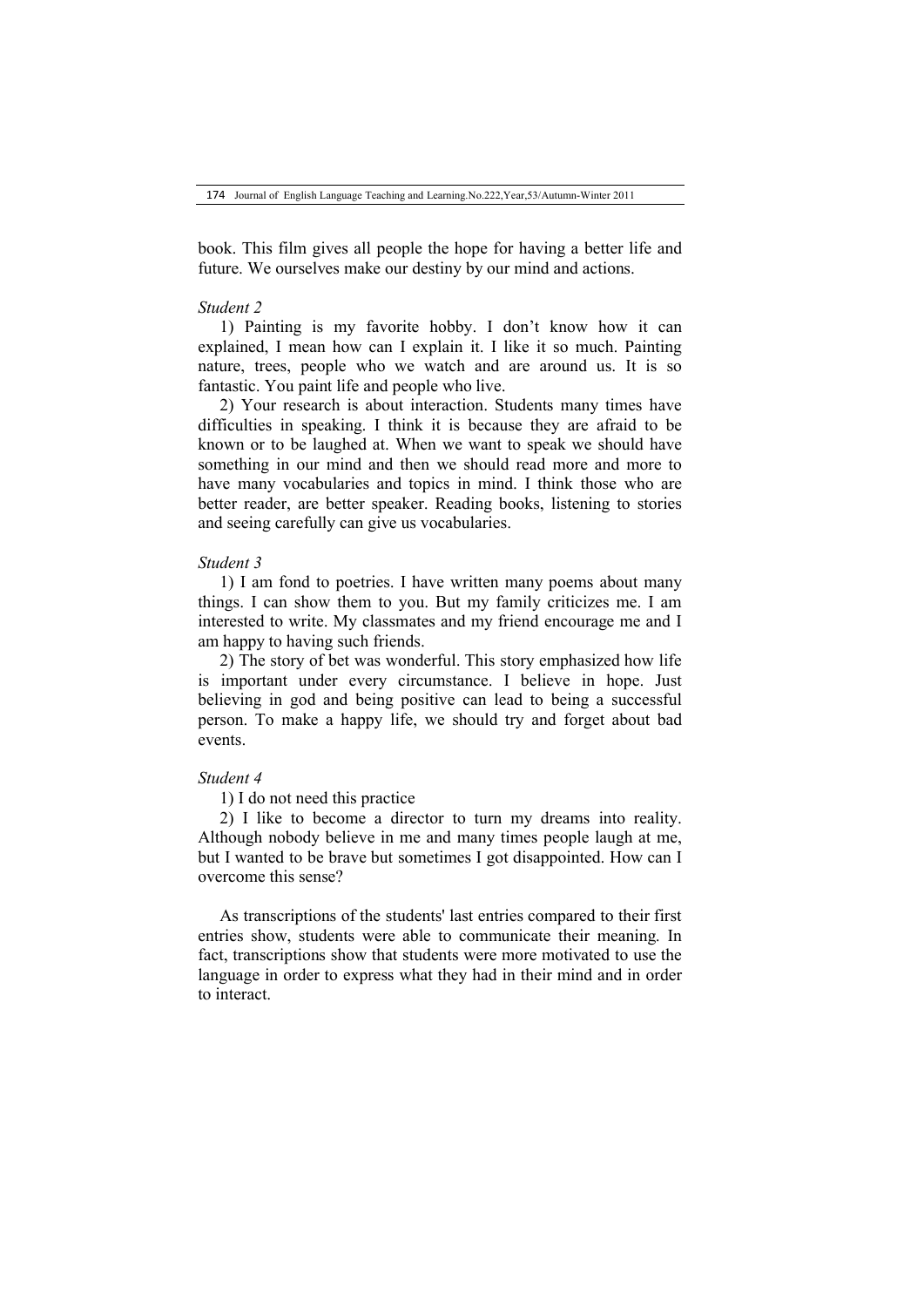# **5. Discussion**

Practicing oral dialogue journals helped the teacher know the students more and understand their learning problems that caused obstacles in the way of communication. In this way, the teacher emphasized on those aspects of language and tried to help them to enhance their communicative competence (their competence in conveying their meaning) by solving those problems in using language individually. In fact, practicing oral dialogue journals significantly changed the communicative competence of EFL learners but this change for learners with low level of speaking proficiency was significantly more than that of the students with high level of the speaking proficiency. If high level proficient students became aware of their weaknesses and found the chance to solve them through practicing oral dialogue journals, learners with low level of speaking proficiency not only found the chance of becoming aware of their errors and of being corrected indirectly but found the opportunity to start speaking through oral dialogue journals. It seems that the privacy and specific feature of oral dialogue journals that was valuing individuality of learners gave the learners with low level of the speaking proficiency enough confidence to start communication free from anxieties they felt in face to face conversation in the classroom. Oral dialogue journals could provide an opportunity of interaction between learners and the teacher which when added to the limited interaction of the classroom could bring about a great change for all.

## **6. Conclusion**

As this study demonstrates, practicing oral dialogue journals can be a technique for providing the opportunity of speaking for EFL learners when learners have limited time to speak in classes related to oral skills in general and for students in Payam-e-Noor universities specifically who in comparison with other university students have less contact with the teacher. In fact the results of this study are in line with what McGrath (1992), Peyton (1993), Henry (1996), Brown (2000), and Ho (2003) have posed about the benefits of oral dialogue journals for the language development. On the other hand, since the participants in this study were limited to a specific setting, i.e., Payam-e Noor, with its specific characteristics, the generalization of the results requires more approval from other settings like other state or private universities or institutes.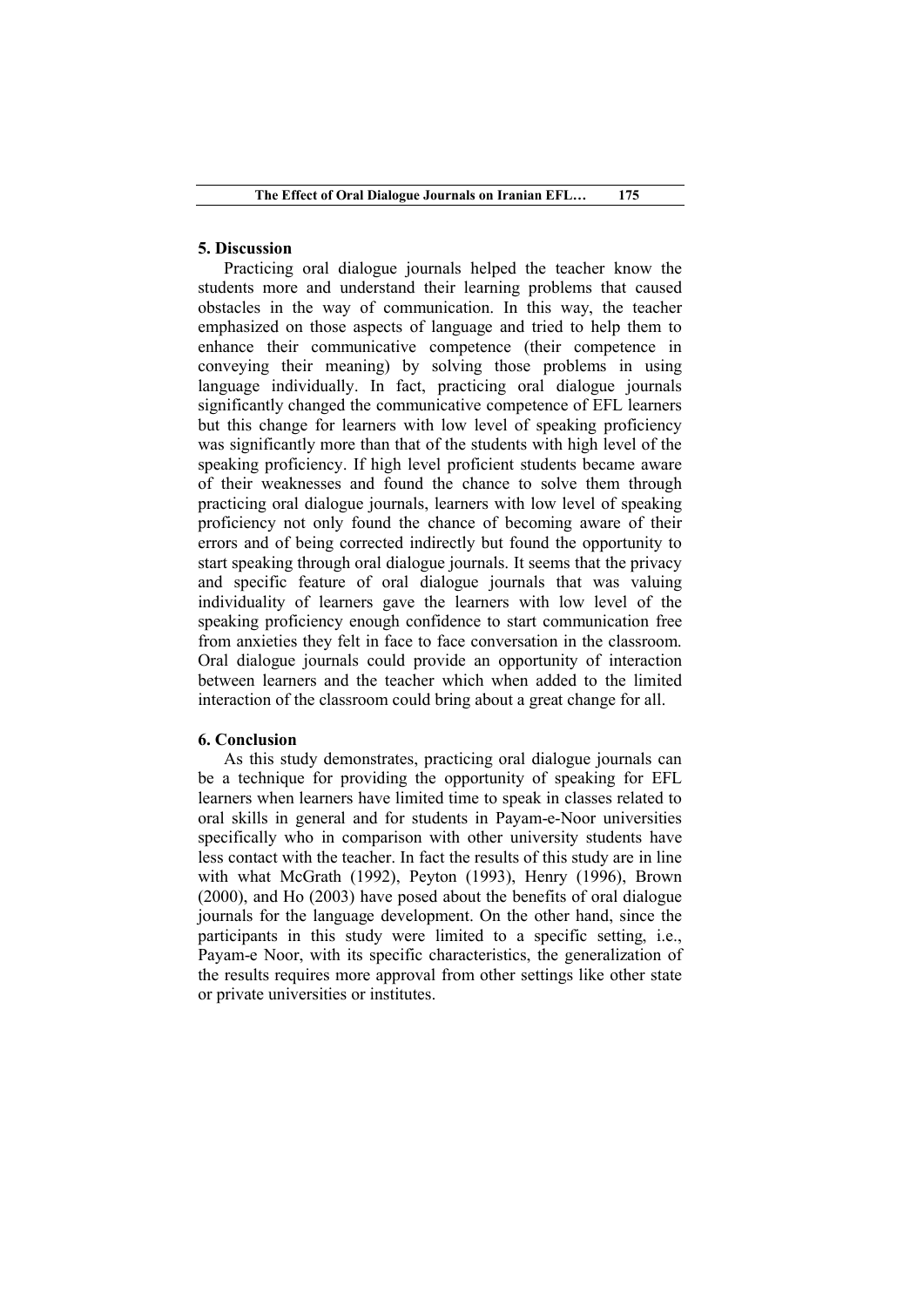### **References**

- Bachman, L.F.(1990). *Fundamental Consideration in Language Testing.* New York: Oxford University Press.
- Brown, H.D. (2000). *Principles of Language Learning and Teaching*. San Francisco: San Francisco State University.
- Canale, M., & Swain, M.(1980). Theoretical Bases of Communicative Approaches to Second Language Teaching and Testing. *Applied Linguistics* 1:1-47.
- Gough, M.,Wedum, M.K.(2000). Audio Diaries in Listening/Speaking Classes. Paper Presented at the 34<sup>th</sup> Annual TESOL Convention, Vancouver, BC.
- Henry, M.(1994). *Oral Dialogue Journals:* A Learner Centered Approach. M. A Thesis. University of Kansas.
- Ho, Y. K.(2003). Audiotaped dialogue journal: An alternative to speaking. *ELT Journal* 57/3: 269-274.
- Hymes, D.(1971). *On Communicative Competence.* Philadelphia: University of Pennsylvania Press.
- Hymes, D.(1972). *Reinventing Anthropology.* New York: Pantheon.
- McGrath, M. M.(1992). Writing Before Speaking: How the Dialogue Journal Stimulates Conversation. ERIC Document Service No: *Ed 347 830.*
- Peyton, J. K.(1993). Dialogue Journals: Interactive Writing to Develop Language and Literacy. ERIC Document Reproduction Service No. *Ed 354 789.*
- Razmjoo,S.A.(2007). High schools or private institutes textbooks? which fulfill communicative language teaching principles in the iranian context? *Asian EFL Journal*. 9(4),1.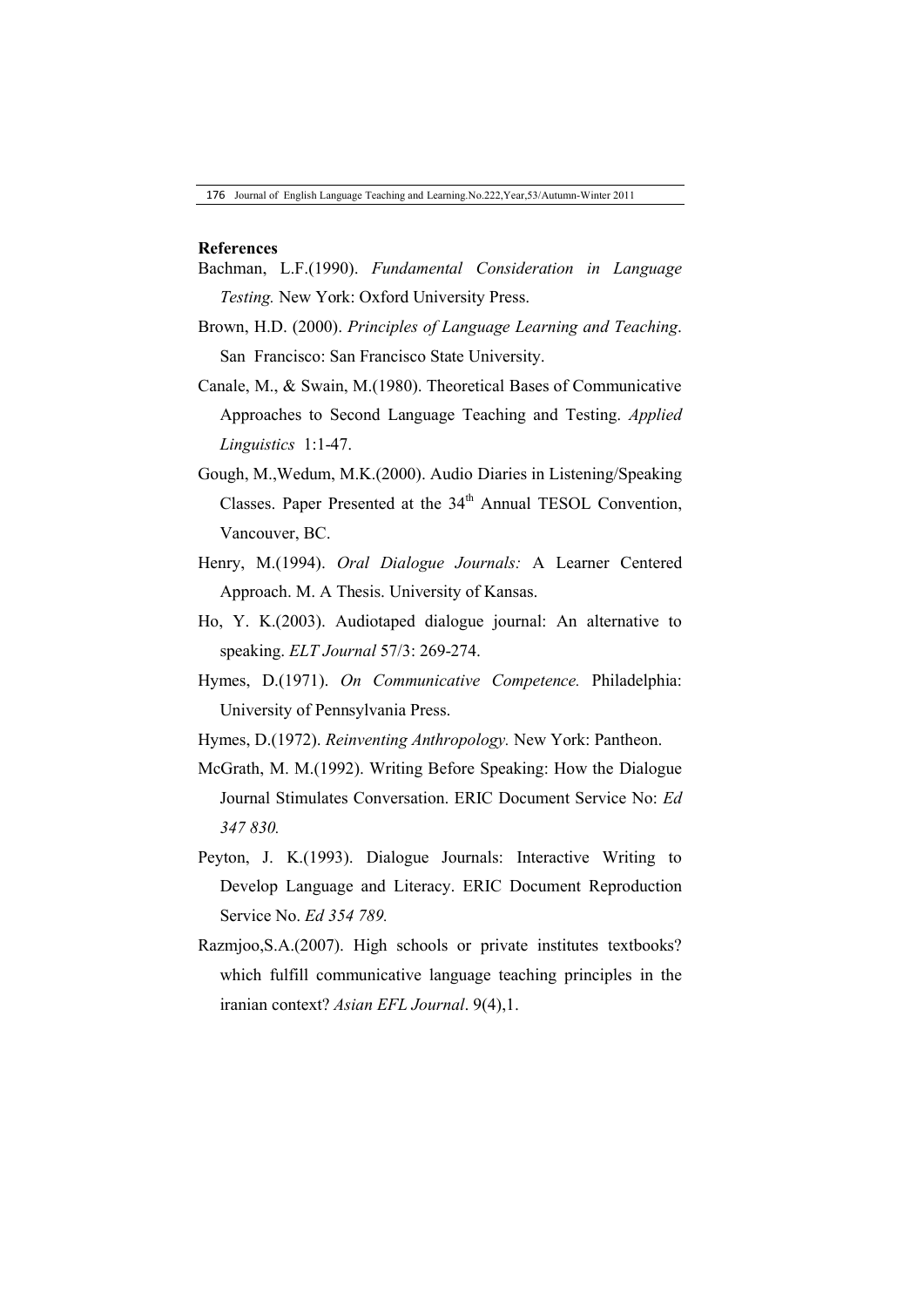- Savignon, S.(2001). *Communicative Language Teaching in The Twenty First Century.* Boston: Heinle & Heinle.
- Vygotsky, L.S.(1978). *Mind and society: The development of higher mental processes.* Cambridge, MA: Harvard University Press.
- Wertsch, J. V.(1997). *Vigotsky and the Formation of the Mind.* Cambridge: Cambridge University Press.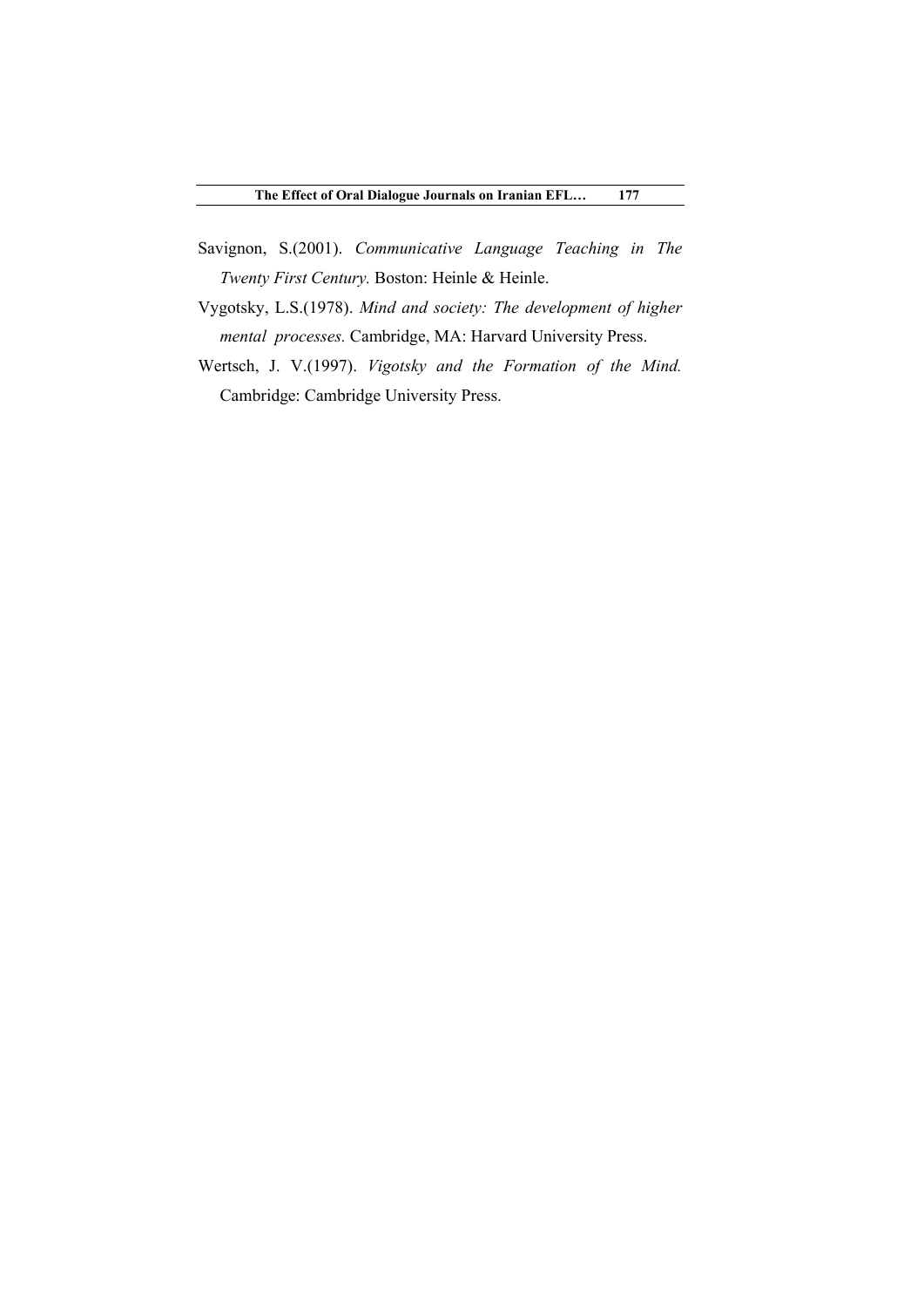### **Appendix A**

**TSE Score Band Descriptor Chart gives five score levels from 20 to 60 and specifies response characteristics for competence at each of five levels that is given in this appendix.** 

**TSE Score Band Descriptor Chart (TOEFL Program Services and Educational Testing Services, 2001).**

**The highest score (60) for the 4 components**

**1) 60= communication almost always effective: task performed very competently; speech almost never marked by non- native characteristics.**

**Linguistic competence**: Errors not noticeable; accent not distracting;

range in grammatical structures and vocabulary; delivery with no hesitancy or pauses

**Discourse competence**: Response is coherent, with logical organization and clear development; contains enough details to almost always be effective;

sophisticated cohesive devices result in smooth connection of ideas

**Sociolinguistic competence**: Speaker almost always considers register and demonstrates audience awareness; understanding of context and strength in discourse and linguistic competence; demonstrate sophistication.

**Strategic competence**: Native-like repair strategies (Effective strategies that are never distracting and never end in failure)

#### **Score (50) for the 4 components**

**2) 50= communication generally effective: task performed competently,** 

**Successful use of compensatory strategies; speech sometimes marked** 

**by non native characteristics.**

**Linguistic competence**: Errors not unusual, but rarely major accent may be slightly distracting; some range in vocabulary and grammatical structures which may be slightly awkward or inaccurate; delivery generally smooth with some hesitancy and pauses

**Discourse competence**: Response is generally coherent, with generally clear, logical organization, and adequate development; contains enough details to be generally effective some lack of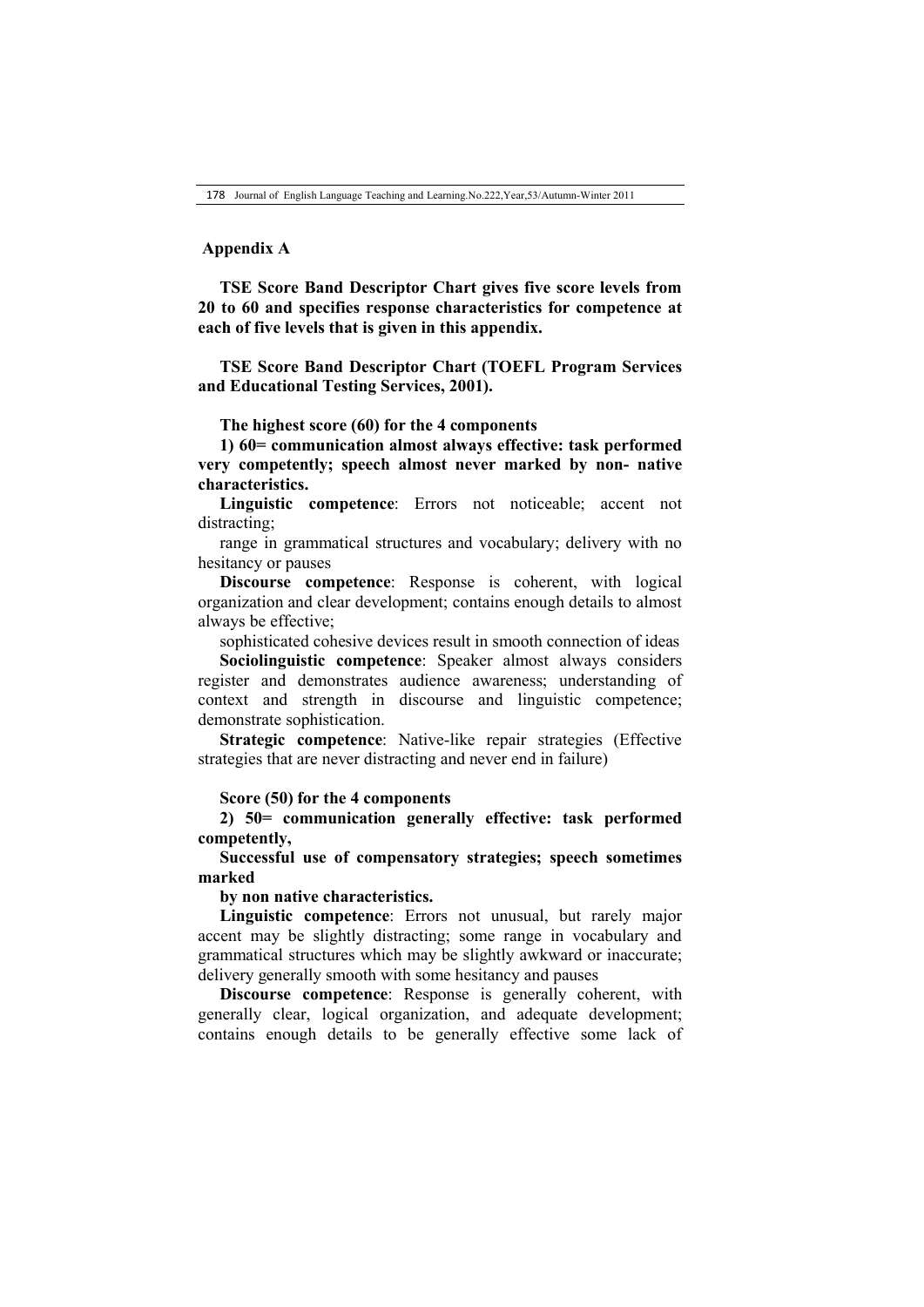sophistication in use of cohesive devices may detract from smooth connection of ideas

**Sociolinguistic competence**: Speaker generally considers register and demonstrates sense of audience awareness; occasionally lacks extensive range, variety, and sophistication; response may be slightly unpolished

**Strategic competence:** Linguistic weakness may necessitate some repair strategies that may be slightly distracting

#### **Score (40) for the 4 components**

**3) 40= communication somewhat effective: tasks performed somewhat competently, some successful use of compensatory strategies; speech regularly marked by non native characteristic**

**Linguistic competence**: Minor and major errors present; accent usually distracting; simple structures sometimes accurate; but errors in more complex structures common, limited ranges in vocabulary; some inaccurate word choices

delivery often slow or choppy; hesitancy and pauses common

**Discourse competence**: Coherence of the response is sometimes affected by lack of development and/or somewhat illogical or unclear organization; sometimes leaving listener confused; may lack details, mostly simple cohesive devices are used somewhat abrupt openings and closures

**Sociolinguistic competence**: Speaker demonstrates some audience awareness, but register is not always considered; lack of linguistic skills that would demonstrate sociolinguistic sophistication

**Strategic competence**: Sometimes excessive, distracting, and ineffective repair strategies used to compensate for linguistic weaknesses (e.g., vocabulary and/or grammar)

## **Score (30) for the 4 components**

**5) 30= communication generally ineffective: task generally performed poorly, ineffective use of compensatory strategies; speech very frequently marked by non native characteristics**

**Linguistic competence**: Limited linguistic control; major errors present,

accent very distracting, speech contains numerous sentence fragments and errors in simple structures, frequent inaccurate word choices; general lack of vocabulary for task completion, delivery almost always plodding, choppy, and repetitive; hesitancy and pauses very common, lack of linguistic control,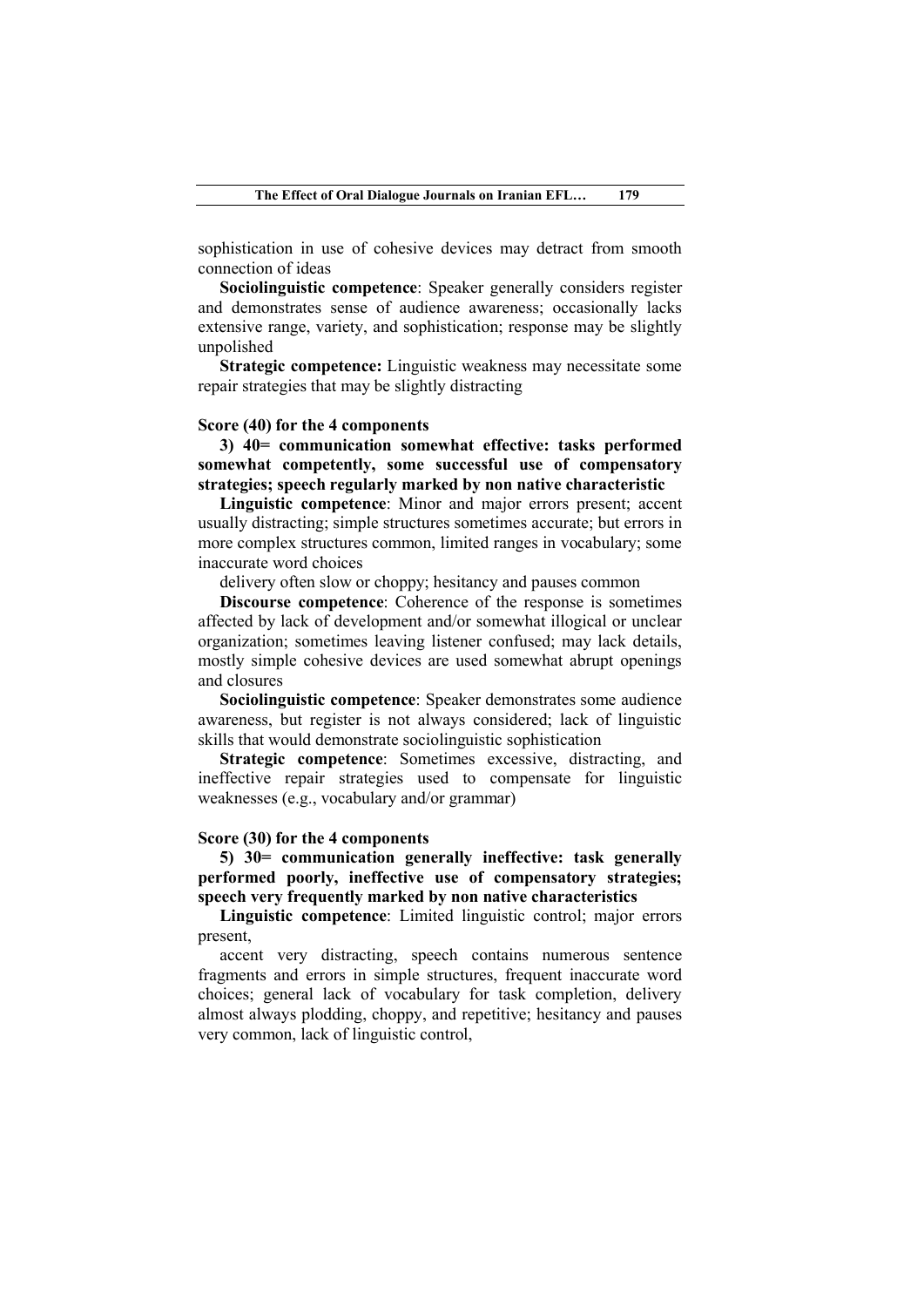accent so distracting that few words are intelligible, speech contains mostly sentence fragments, repetition of vocabulary, and simple phrases,

delivery so plodding that only few words are produced

**Discourse competence**: Response is often incoherent; loosely organized and inadequately developed or disjointed discourse often leave listener confused.

Often lacks detail; simple conjunctions used as cohesive devices, if at all

Abrupt openings and closures

**Sociolinguistic competence**: Speaker usually does not demonstrate audience awareness since register is often not considered; lack of linguistic skills generally masks sociolinguistic skills

**Strategic competence**: Repair strategies excessive, very distracting, and ineffective

### **Score (20) for the 4 components**

**6) 20= no effective communication; no evidence of ability to perform task, no effective use of compensatory strategies; speech almost always marked by non native characteristics.**

**Linguistic competence**: Lack of linguistic control, accent so distracting that few words are intelligible, speech contains mostly sentence fragments, repetition of vocabulary, and simple phrases, delivery so plodding that only few words are produced

**Discourse competence**: Response is incoherent.

Lack of linguistic competence interferes with listener's ability to assess discourse competence

**Sociolinguistic competence**: Speaker is unable to demonstrate sociolinguistic skills and fails to acknowledge audience or consider register

# **Strategic competence**:

Attempts in using repair strategies end in failure.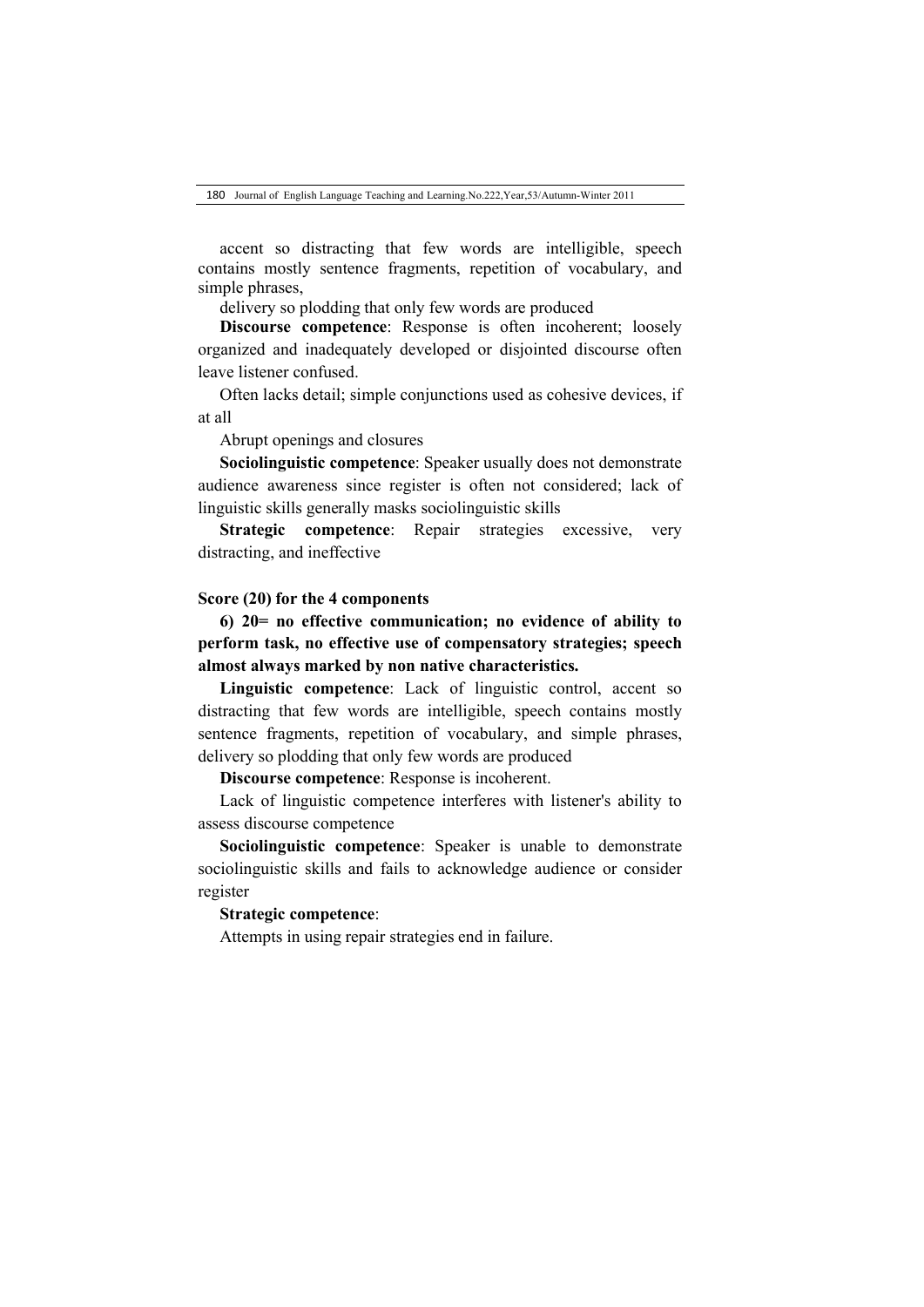# **Appendix B**

Table A.One-Sample Kolmogorov-Smirnov Test for comparison group before the treatment

|                        |                       | Score   |
|------------------------|-----------------------|---------|
| N                      |                       | 40      |
| Normal                 | Mean                  | 35.0625 |
| Parameters $(a,b)$     | <b>Std.</b> Deviation | 6.95654 |
| Most<br>Extreme        | Absolute              | .119    |
| <b>Differences</b>     | Positive              | .119    |
|                        | Negative              | $-.083$ |
| Kolmogorov-Smirnov Z   |                       | .751    |
| Asymp. Sig. (2-tailed) |                       | .626    |

a Test distribution is Normal.

b Calculated from data.

Table B. One-Sample Kolmogorov-Smirnov Test for experimental group before the treatment

|                        |                       | Score   |
|------------------------|-----------------------|---------|
| N                      | 40                    |         |
| Normal                 | Mean                  | 34.7188 |
| Parameters $(a,b)$     | <b>Std. Deviation</b> | 7.84713 |
| Most<br>Extreme        | Absolute              | .086    |
| <b>Differences</b>     | Positive              | .086    |
|                        | Negative              | $-.055$ |
| Kolmogorov-Smirnov Z   |                       | .546    |
| Asymp. Sig. (2-tailed) |                       | .927    |

a Test distribution is Normal. b Calculated from data.